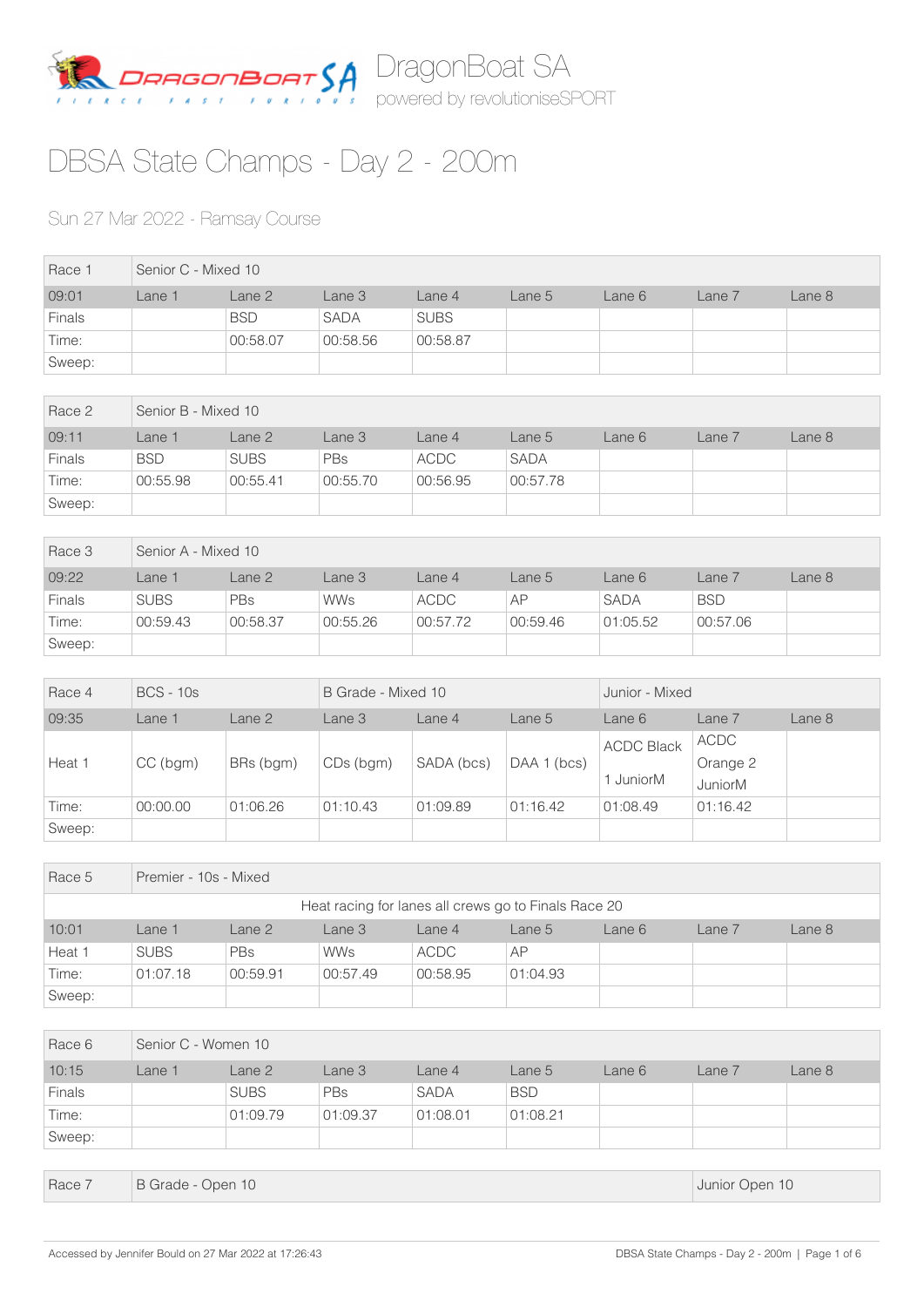| 10:26  | ane 1      | Lane 2    | Lane 3     | Lane 4    | Lane 5   | Lane 6    | Lane 7      | Lane 8 |
|--------|------------|-----------|------------|-----------|----------|-----------|-------------|--------|
| Heat 1 | $CC$ (bgo) | VDs (bgo) | ACDC (bgo) | BRs (bgo) | Mannum   | CDs (bgo) | <b>ACDC</b> |        |
|        |            |           |            |           | (bgo)    |           | juniorO     |        |
| Time:  | 01:06.93   | 01:17.05  | 01:02.86   | 01:07.51  | 01:12.27 | 01:11.67  | 01:11.52    |        |
| Sweep: |            |           |            |           |          |           |             |        |

| Race 8        | Senior C - Open 10 |             |            |             |            |        |        |        |  |
|---------------|--------------------|-------------|------------|-------------|------------|--------|--------|--------|--|
| 10:39         | Lane 1             | Lane 2      | Lane 3     | Lane 4      | Lane 5     | Lane 6 | Lane 7 | Lane 8 |  |
| <b>Finals</b> | <b>BSD</b>         | <b>SUBS</b> | <b>PBs</b> | <b>SADA</b> | <b>ASA</b> |        |        |        |  |
| Time:         | 00:58.95           | 01:05.25    | 01:01.01   | 01:00.88    | 01:17.21   |        |        |        |  |
| Sweep:        |                    |             |            |             |            |        |        |        |  |

| Race 9                                             | Premier - Mixed 10 - 2000m |                                                                        |             |          |            |  |  |  |  |  |  |
|----------------------------------------------------|----------------------------|------------------------------------------------------------------------|-------------|----------|------------|--|--|--|--|--|--|
| 20 second time gap between crews at the start line |                            |                                                                        |             |          |            |  |  |  |  |  |  |
| 10:53                                              | <sub>-</sub> ane 1         | Lane 2<br>Lane 8<br>Lane 3<br>Lane $7$<br>Lane $4$<br>Lane 6<br>Lane 5 |             |          |            |  |  |  |  |  |  |
| <b>Finals</b>                                      | <b>SUBS</b>                | <b>SADA</b>                                                            | <b>ACDC</b> | PBs      | <b>WWs</b> |  |  |  |  |  |  |
| Time:                                              | 12:31.26                   | 12:45.39                                                               | 12:04.94    | 11:53.67 | 11:40.01   |  |  |  |  |  |  |
| Sweep:                                             |                            |                                                                        |             |          |            |  |  |  |  |  |  |

| Race 10 | B Grade - Women 10 |           | Junior - Women 10 |            |            |           |             |        |
|---------|--------------------|-----------|-------------------|------------|------------|-----------|-------------|--------|
| 11:18   | Lane 1             | Lane 2    | Lane 3            | Lane 4     | Lane 5     | Lane 6    | Lane 7      | Lane 8 |
| Heat 1  | DAA (bgw)          | CDs (bgw) | BSD (bgw)         | ACDC (bgw) | $CC$ (bgw) | VDs (bgw) | <b>ACDC</b> |        |
| Time:   |                    |           |                   |            |            |           |             |        |
| Sweep:  |                    |           |                   |            |            |           |             |        |

| Race 11       | Senior B - Women 10                                                          |             |             |            |            |  |  |  |
|---------------|------------------------------------------------------------------------------|-------------|-------------|------------|------------|--|--|--|
| 11:32         | Lane 3<br>Lane 8<br>Lane 2<br>Lane 5<br>Lane 6<br>Lane 7<br>Lane 1<br>Lane 4 |             |             |            |            |  |  |  |
| <b>Finals</b> | <b>ASA</b>                                                                   | <b>SADA</b> | <b>SUBS</b> | <b>PBs</b> | <b>BSD</b> |  |  |  |
| Time:         | 01:26.10                                                                     | 01:08.91    | 01:07.70    | 01:08.20   | 01:09.41   |  |  |  |
| Sweep:        |                                                                              |             |             |            |            |  |  |  |

| Race 12 | Senior B - Open 10 |             |            |             |            |        |        |        |  |
|---------|--------------------|-------------|------------|-------------|------------|--------|--------|--------|--|
| 11:42   | Lane 1             | Lane 2      | Lane 3     | Lane 4      | Lane 5     | Lane 6 | Lane 7 | Lane 8 |  |
| Finals  |                    | <b>SADA</b> | <b>PBs</b> | <b>SUBS</b> | <b>BSD</b> |        |        |        |  |
| Time:   |                    | 01:06.12    | 00:56.38   | 00:56.51    | 00:55.64   |        |        |        |  |
| Sweep:  |                    |             |            |             |            |        |        |        |  |

| Race 13 | B Grade - Mixed 10 |            |           | Junior - Mixed                     |                                |        |        |        |  |  |  |
|---------|--------------------|------------|-----------|------------------------------------|--------------------------------|--------|--------|--------|--|--|--|
| 11:53   | Lane 1             | Lane 2     | Lane 3    | Lane 4                             | Lane 5                         | Lane 6 | Lane 7 | Lane 8 |  |  |  |
| Heat 2  | CDs (bgm)          | $CC$ (bgm) | BRs (bgm) | <b>ACDC</b><br>Orange 2<br>JuniorM | <b>ACDC Black</b><br>1 JuniorM |        |        |        |  |  |  |
| Time:   | 01:16.24           | 00:00.00   | 01:07.78  | 01:14.50                           | 01:14.91                       |        |        |        |  |  |  |
| Sweep:  |                    |            |           |                                    |                                |        |        |        |  |  |  |

| Race 14       | Senior A - Women 10 |             |            |             |             |        |        |        |  |
|---------------|---------------------|-------------|------------|-------------|-------------|--------|--------|--------|--|
| 12:03         | Lane 1              | Lane 2      | Lane 3     | Lane 4      | Lane 5      | Lane 6 | Lane 7 | Lane 8 |  |
| <b>Finals</b> | <b>BSD</b>          | <b>ACDC</b> | <b>WWs</b> | <b>SUBS</b> | <b>SADA</b> |        |        |        |  |
| Time:         | 01:05.43            | 01:06.92    | 01:03.09   | 01:05.90    | 01:17.02    |        |        |        |  |
| Sweep:        |                     |             |            |             |             |        |        |        |  |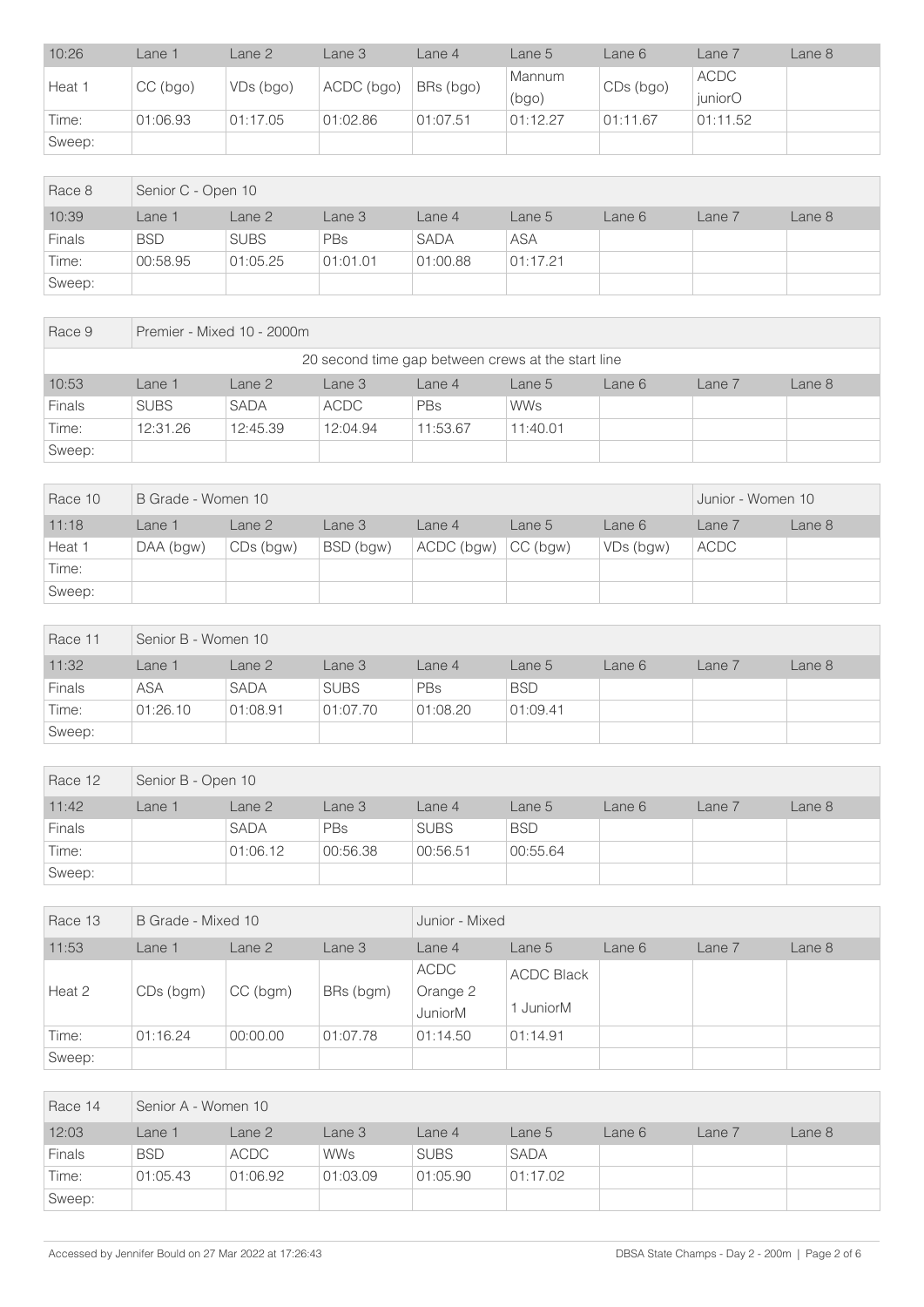| Race 15       | Senior A - Open 10 |             |             |          |           |            |        |        |
|---------------|--------------------|-------------|-------------|----------|-----------|------------|--------|--------|
| 12:13         | Lane 1             | Lane 2      | Lane 3      | Lane 4   | Lane 5    | Lane 6     | Lane 7 | Lane 8 |
| <b>Finals</b> | <b>BSD</b>         | <b>SUBS</b> | <b>ACDC</b> | PBs      | <b>AP</b> | <b>ASA</b> |        |        |
| Time:         | 00:55.46           | 00:58.56    | 00:55.73    | 00:56.86 | 01:04.10  | 01:15.55   |        |        |
| Sweep:        |                    |             |             |          |           |            |        |        |

| Race 16 | B Grade - Open 10 |            | Junior Open 10 |            |           |                 |                        |        |
|---------|-------------------|------------|----------------|------------|-----------|-----------------|------------------------|--------|
| 12:24   | Lane 1            | Lane 2     | Lane 3         | Lane 4     | Lane 5    | Lane 6          | Lane 7                 | Lane 8 |
| Heat 2  | $CDs$ (bgo)       | $CC$ (bgo) | VDs (bgo)      | ACDC (bgo) | BRs (bgo) | Mannum<br>(bgo) | <b>ACDC</b><br>juniorO |        |
| Time:   | 01:14.61          | 01:06.72   | 01:18.80       | 01:05.54   | 01:10.18  | 01:12.35        | 01:18.00               |        |
| Sweep:  |                   |            |                |            |           |                 |                        |        |

| Race 17                                              | Premier - 10s - Women |            |            |             |             |        |        |        |  |  |
|------------------------------------------------------|-----------------------|------------|------------|-------------|-------------|--------|--------|--------|--|--|
| Heat racing for lanes all crews go to Finals Race 21 |                       |            |            |             |             |        |        |        |  |  |
| 12:37                                                | Lane 1                | Lane 2     | Lane 3     | Lane 4      | Lane 5      | Lane 6 | Lane 7 | Lane 8 |  |  |
| Heat 1                                               |                       | <b>PBs</b> | <b>WWs</b> | <b>ACDC</b> | <b>SUBS</b> |        |        |        |  |  |
| Time:                                                |                       | 01:12.80   | 01:03.00   | 01:09.10    | 01:13.25    |        |        |        |  |  |
| Sweep:                                               |                       |            |            |             |             |        |        |        |  |  |

| Race 18                                              | Premier - 10s - Open |                                                                      |             |          |          |  |  |  |  |  |  |
|------------------------------------------------------|----------------------|----------------------------------------------------------------------|-------------|----------|----------|--|--|--|--|--|--|
| Heat racing for lanes all crews go to Finals Race 23 |                      |                                                                      |             |          |          |  |  |  |  |  |  |
| 12:47                                                | Lane 1               | Lane 2<br>Lane 3<br>Lane 6<br>Lane 8<br>Lane 5<br>Lane 7<br>Lane $4$ |             |          |          |  |  |  |  |  |  |
| Heat 1                                               | <b>BSD</b>           | <b>WWs</b>                                                           | <b>ACDC</b> | PBs      | AP       |  |  |  |  |  |  |
| Time:                                                | 01:00.19             | 00:57.13                                                             | 00:54.16    | 00:55.63 | 01:04.71 |  |  |  |  |  |  |
| Sweep:                                               |                      |                                                                      |             |          |          |  |  |  |  |  |  |

| Race 19 | B Grade - Women 10 |           | Junior - Women 10 |           |            |            |             |        |
|---------|--------------------|-----------|-------------------|-----------|------------|------------|-------------|--------|
| 12:58   | ane 1              | Lane 2    | Lane 3            | Lane 4    | Lane 5     | Lane 6     | Lane 7      | Lane 8 |
| Heat 2  | VDs (bgw)          | DAA (bgw) | CDs (bgw)         | BSD (bgw) | ACDC (bgw) | $CC$ (bgw) | <b>ACDC</b> |        |
| Time:   | 01:10.29           | 01:10.34  | 01:22.60          | 01:17.68  | 01:10.45   | 01:13.81   | 01:16.35    |        |
| Sweep:  |                    |           |                   |           |            |            |             |        |

| Race 20                   | Premier - 10s - Mixed |          |            |             |          |        |        |        |  |  |
|---------------------------|-----------------------|----------|------------|-------------|----------|--------|--------|--------|--|--|
| lane placings from Race 5 |                       |          |            |             |          |        |        |        |  |  |
| 13:11                     | Lane 1                | Lane 2   | Lane 3     | Lane 4      | Lane 5   | Lane 6 | Lane 7 | Lane 8 |  |  |
| <b>Finals</b>             | <b>SUBS</b>           | PBs      | <b>WWs</b> | <b>ACDC</b> | AP       |        |        |        |  |  |
| Time:                     | 01:03.63              | 00:56.75 | 00:56.09   | 00:57.59    | 01:02.46 |        |        |        |  |  |
| Sweep:                    |                       |          |            |             |          |        |        |        |  |  |

| Race 21                    | Premier - 10s - Women |          |            |             |             |        |        |        |  |
|----------------------------|-----------------------|----------|------------|-------------|-------------|--------|--------|--------|--|
| lane placings from Race 17 |                       |          |            |             |             |        |        |        |  |
| 13:38                      | Lane 1                | Lane 2   | Lane 3     | Lane 4      | Lane 5      | Lane 6 | Lane 7 | Lane 8 |  |
| Finals                     |                       | PBs      | <b>WWs</b> | <b>ACDC</b> | <b>SUBS</b> |        |        |        |  |
| Time:                      |                       | 01:05.05 | 01:01.72   | 01:02.79    | 01:03.65    |        |        |        |  |
| Sweep:                     |                       |          |            |             |             |        |        |        |  |

| Race 22 | <b>BCS - 10s</b> |        | B Grade - Mixed 10 |       |        | Junior - Mixed |        |        |
|---------|------------------|--------|--------------------|-------|--------|----------------|--------|--------|
| 13:49   | ane 1            | Lane 2 | ane 3.             | ane 4 | _ane 5 | -ane 6         | Lane 7 | Lane 8 |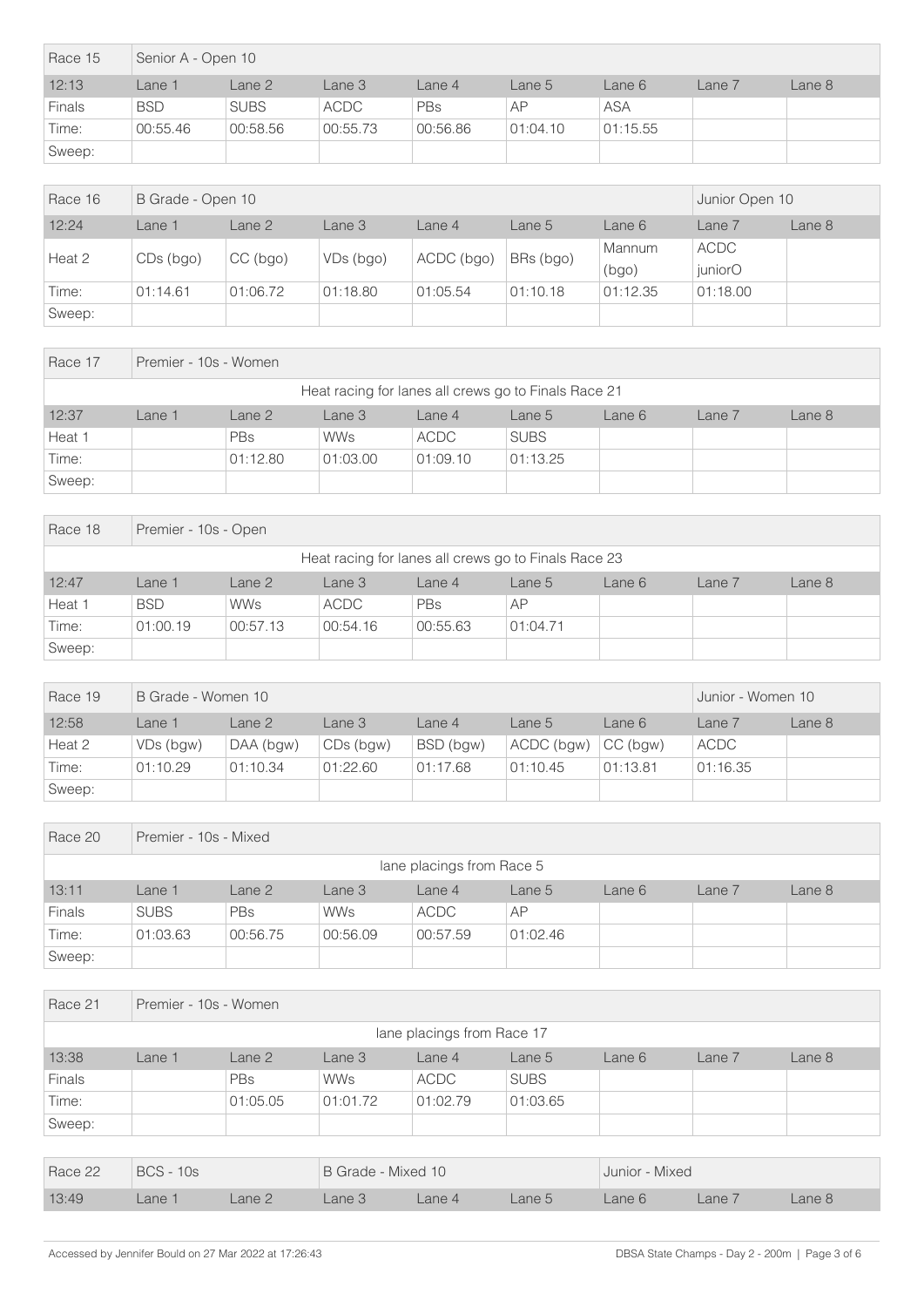|        |           |           |            |             |            | <b>ACDC</b> | <b>ACDC Black</b> |  |
|--------|-----------|-----------|------------|-------------|------------|-------------|-------------------|--|
| Heat 3 | BRs (bgm) | CDs (bgm) | $CC$ (bgm) | DAA 1 (bcs) | SADA (bcs) | Orange 2    |                   |  |
|        |           |           |            |             |            | JuniorM     | 1 JuniorM         |  |
| Time:  | 01:06.94  | 01:13.20  | 00:00.00   | 01:18.78    | 01:10.72   | 01:11.49    | 01:10.77          |  |
| Sweep: |           |           |            |             |            |             |                   |  |

| Race 23                    | Premier - 10s - Open |            |             |          |            |        |        |        |  |  |
|----------------------------|----------------------|------------|-------------|----------|------------|--------|--------|--------|--|--|
| lane placings from Race 18 |                      |            |             |          |            |        |        |        |  |  |
| 14:05                      | Lane 1               | Lane 2     | Lane 3      | Lane 4   | Lane 5     | Lane 6 | Lane 7 | Lane 8 |  |  |
| Finals                     | AP                   | <b>WWs</b> | <b>ACDC</b> | PBs      | <b>BSD</b> |        |        |        |  |  |
| Time:                      | 01:03.48             | 00:54.35   | 00:52.78    | 00:53.34 | 00:54.35   |        |        |        |  |  |
| Sweep:                     |                      |            |             |          |            |        |        |        |  |  |

| Race 24 | B Grade - Open 10 |           |            | Junior Open 10 |            |           |                        |        |
|---------|-------------------|-----------|------------|----------------|------------|-----------|------------------------|--------|
| 14:16   | Lane 1            | Lane 2    | Lane 3     | Lane 4         | Lane 5     | Lane 6    | Lane 7                 | Lane 8 |
| Heat 3  | Mannum<br>(bgo)   | CDs (bgo) | $CC$ (bgo) | VDs (bgo)      | ACDC (bgo) | BRs (bgo) | <b>ACDC</b><br>juniorO |        |
| Time:   | 01:08.92          | 01:11.13  | 01:03.36   | 01:14.70       | 01:02.54   | 01:08.36  | 01:13.32               |        |
| Sweep:  |                   |           |            |                |            |           |                        |        |

| Race 25       | Senior B - Mixed 20 |            |             |            |             |        |        |        |  |  |
|---------------|---------------------|------------|-------------|------------|-------------|--------|--------|--------|--|--|
| 14:29         | Lane 1              | Lane 2     | Lane 3      | Lane 4     | Lane 5      | Lane 6 | Lane 7 | Lane 8 |  |  |
| <b>Finals</b> |                     | <b>PBs</b> | <b>SUBS</b> | <b>BSD</b> | <b>SADA</b> |        |        |        |  |  |
| Time:         |                     | 00:54.35   | 00:53.22    | 00:53.86   | 00:58.16    |        |        |        |  |  |
| Sweep:        |                     |            |             |            |             |        |        |        |  |  |

| Race 26       | Senior A - Mixed 20 |            |            |             |             |        |        |        |  |
|---------------|---------------------|------------|------------|-------------|-------------|--------|--------|--------|--|
| 14:42         | Lane 1              | Lane 2     | Lane 3     | Lane 4      | Lane 5      | Lane 6 | Lane 7 | Lane 8 |  |
| <b>Finals</b> |                     | <b>BSD</b> | <b>PBs</b> | <b>SUBS</b> | <b>SADA</b> |        |        |        |  |
| Time:         |                     | 00:53.71   | 00:55.10   | 00:53.50    | 01:02.40    |        |        |        |  |
| Sweep:        |                     |            |            |             |             |        |        |        |  |

| Race 27 | B Grade - Women 10 |           | Junior - Women 10 |           |           |            |          |        |
|---------|--------------------|-----------|-------------------|-----------|-----------|------------|----------|--------|
| 14:54   | _ane 1             | Lane 2    | Lane 3            | Lane $4$  | Lane 5    | Lane 6     | Lane 7   | Lane 8 |
| Heat 3  | $CC$ (bgw)         | VDs (bgw) | DAA (bgw)         | CDs (bgw) | BSD (bgw) | ACDC (bgw) | ACDC     |        |
| Time:   | 01:11.05           | 01:15.67  | 01:16.60          | 01:18.00  | 01:14.75  | 01:08.01   | 01:15.11 |        |
| Sweep:  |                    |           |                   |           |           |            |          |        |

| Race 28 | Premier - 20s - Mixed                                |                                                                    |            |             |            |  |  |  |  |  |  |
|---------|------------------------------------------------------|--------------------------------------------------------------------|------------|-------------|------------|--|--|--|--|--|--|
|         | Heat racing for lanes all crews go to Finals Race 34 |                                                                    |            |             |            |  |  |  |  |  |  |
| 15:07   | Lane 1                                               | Lane 2<br>Lane 8<br>Lane 3<br>Lane 7<br>Lane 5<br>Lane 6<br>Lane 4 |            |             |            |  |  |  |  |  |  |
| Heat 1  | <b>SUBS</b>                                          | <b>PBs</b>                                                         | <b>WWs</b> | <b>ACDC</b> | <b>BSD</b> |  |  |  |  |  |  |
| Time:   | 01:00.63                                             | 00:57.01                                                           | 00:53.79   | 00:54.22    | 00:56.01   |  |  |  |  |  |  |
| Sweep:  |                                                      |                                                                    |            |             |            |  |  |  |  |  |  |

| Race 29       | Senior A - Women 20 |            |             |            |             |        |        |        |  |
|---------------|---------------------|------------|-------------|------------|-------------|--------|--------|--------|--|
| 15:19         | Lane 1              | Lane 2     | Lane 3      | Lane 4     | Lane 5      | Lane 6 | Lane 7 | Lane 8 |  |
| <b>Finals</b> |                     | <b>PBs</b> | <b>SUBS</b> | <b>BSD</b> | <b>SADA</b> |        |        |        |  |
| Time:         |                     | 00:59.31   | 00:57.88    | 00:59.12   | 01:06.27    |        |        |        |  |
| Sweep:        |                     |            |             |            |             |        |        |        |  |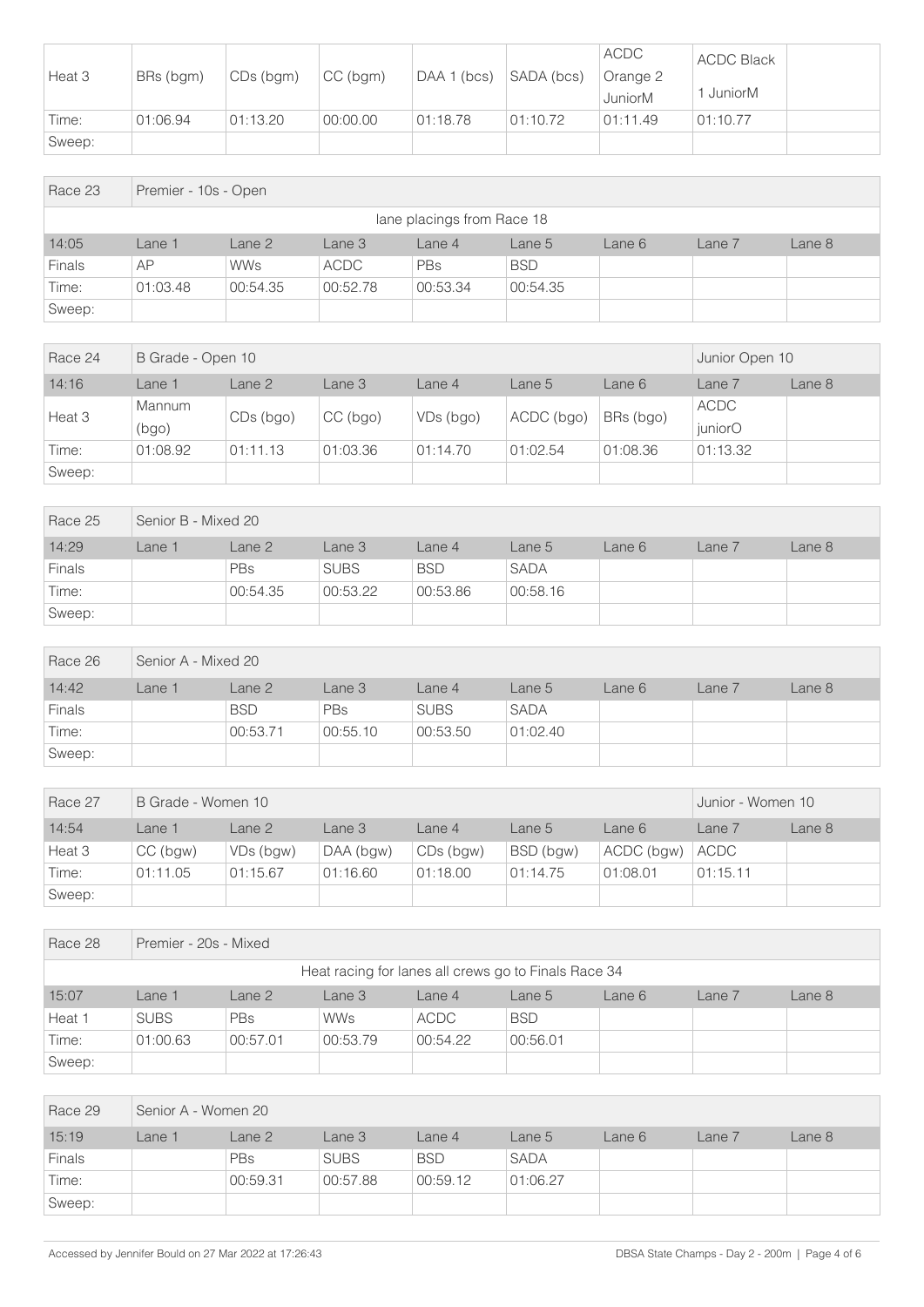| Race 30 | B Grade - Mixed 10 |           |             | Junior - Mixed               |                                    |        |        |        |
|---------|--------------------|-----------|-------------|------------------------------|------------------------------------|--------|--------|--------|
| 15:27   | Lane 1             | Lane 2    | Lane 3      | Lane 4                       | Lane 5                             | Lane 6 | Lane 7 | Lane 8 |
| Heat 4  | $CC$ (bgm)         | BRs (bgm) | $CDs$ (bgm) | <b>ACDC Black</b><br>JuniorM | <b>ACDC</b><br>Orange 2<br>JuniorM |        |        |        |
| Time:   | 00:00.00           | 01:07.89  | 01:13.04    | 01:14.43                     | 01:10.87                           |        |        |        |
| Sweep:  |                    |           |             |                              |                                    |        |        |        |

| Race 31                                              | Premier - 20s - Women |             |            |            |        |        |        |        |  |  |
|------------------------------------------------------|-----------------------|-------------|------------|------------|--------|--------|--------|--------|--|--|
| Heat racing for lanes all crews go to Finals Race 35 |                       |             |            |            |        |        |        |        |  |  |
| 15:37                                                | Lane 1                | Lane 2      | Lane 3     | Lane $4$   | Lane 5 | Lane 6 | Lane 7 | Lane 8 |  |  |
| Heat 1                                               |                       | <b>SUBS</b> | <b>PBs</b> | <b>BSD</b> |        |        |        |        |  |  |
| Time:                                                |                       | 01:01.33    | 01:02.22   | 01:01.17   |        |        |        |        |  |  |
| Sweep:                                               |                       |             |            |            |        |        |        |        |  |  |

| Race 32                                              | Premier - 20s - Open |                                                                      |            |             |          |  |  |  |  |  |  |
|------------------------------------------------------|----------------------|----------------------------------------------------------------------|------------|-------------|----------|--|--|--|--|--|--|
| Heat racing for lanes all crews go to Finals Race 36 |                      |                                                                      |            |             |          |  |  |  |  |  |  |
| 15:50                                                | Lane 1               | Lane 8<br>Lane 2<br>Lane 3<br>Lane $4$<br>Lane 5<br>Lane 6<br>Lane 7 |            |             |          |  |  |  |  |  |  |
| Heat 1                                               |                      | <b>BSD</b>                                                           | <b>WWs</b> | <b>ACDC</b> | PBs      |  |  |  |  |  |  |
| Time:                                                |                      | 00:55.55                                                             | 00:54.65   | 00:53.56    | 00:54.50 |  |  |  |  |  |  |
| Sweep:                                               |                      |                                                                      |            |             |          |  |  |  |  |  |  |

| Race 33 | B Grade - Open 10 |                 |             | Junior Open 10 |           |            |                        |        |
|---------|-------------------|-----------------|-------------|----------------|-----------|------------|------------------------|--------|
| 16:01   | Lane 1            | Lane 2          | Lane 3      | Lane 4         | Lane 5    | Lane 6     | Lane 7                 | Lane 8 |
| Heat 4  | BRs (bgo)         | Mannum<br>(bgo) | $CDs$ (bgo) | $CC$ (bgo)     | VDs (bgo) | ACDC (bgo) | <b>ACDC</b><br>juniorO |        |
| Time:   | 01:13.99          | 01:08.48        | 01:12.06    | 01:03.74       | 01:15.45  | 01:03.81   | 01:11.48               |        |
| Sweep:  |                   |                 |             |                |           |            |                        |        |

| Race 34                    | Premier - 20s - Mixed |            |            |             |          |        |        |        |  |  |
|----------------------------|-----------------------|------------|------------|-------------|----------|--------|--------|--------|--|--|
| lane placings from Race 28 |                       |            |            |             |          |        |        |        |  |  |
| 16:14                      | Lane 1                | Lane 2     | Lane 3     | Lane 4      | Lane 5   | Lane 6 | Lane 7 | Lane 8 |  |  |
| <b>Finals</b>              | <b>SUBS</b>           | <b>BSD</b> | <b>WWs</b> | <b>ACDC</b> | PBs      |        |        |        |  |  |
| Time:                      | 00:56.66              | 00:53.82   | 00:51.55   | 00:52.31    | 00:54.09 |        |        |        |  |  |
| Sweep:                     |                       |            |            |             |          |        |        |        |  |  |

| Race 35                    | Premier - 20s - Women |          |            |             |        |        |        |        |  |  |
|----------------------------|-----------------------|----------|------------|-------------|--------|--------|--------|--------|--|--|
| lane placings from Race 31 |                       |          |            |             |        |        |        |        |  |  |
| 16:25                      | Lane 1                | Lane 2   | Lane 3     | Lane 4      | Lane 5 | Lane 6 | Lane 7 | Lane 8 |  |  |
| Finals                     |                       | PBs      | <b>BSD</b> | <b>SUBS</b> |        |        |        |        |  |  |
| Time:                      |                       | 00:58.23 | 00:58.67   | 01:00.15    |        |        |        |        |  |  |
| Sweep:                     |                       |          |            |             |        |        |        |        |  |  |

| Race 36                    | Premier - 20s - Open |            |             |          |            |        |        |        |  |
|----------------------------|----------------------|------------|-------------|----------|------------|--------|--------|--------|--|
| lane placings from Race 32 |                      |            |             |          |            |        |        |        |  |
| 16:36                      | Lane 1               | Lane 2     | Lane 3      | Lane 4   | Lane 5     | Lane 6 | Lane 7 | Lane 8 |  |
| <b>Finals</b>              |                      | <b>WWs</b> | <b>ACDC</b> | PBs      | <b>BSD</b> |        |        |        |  |
| Time:                      |                      | 00:51.84   | 00:52.44    | 00:52.03 | 00:52.92   |        |        |        |  |
| Sweep:                     |                      |            |             |          |            |        |        |        |  |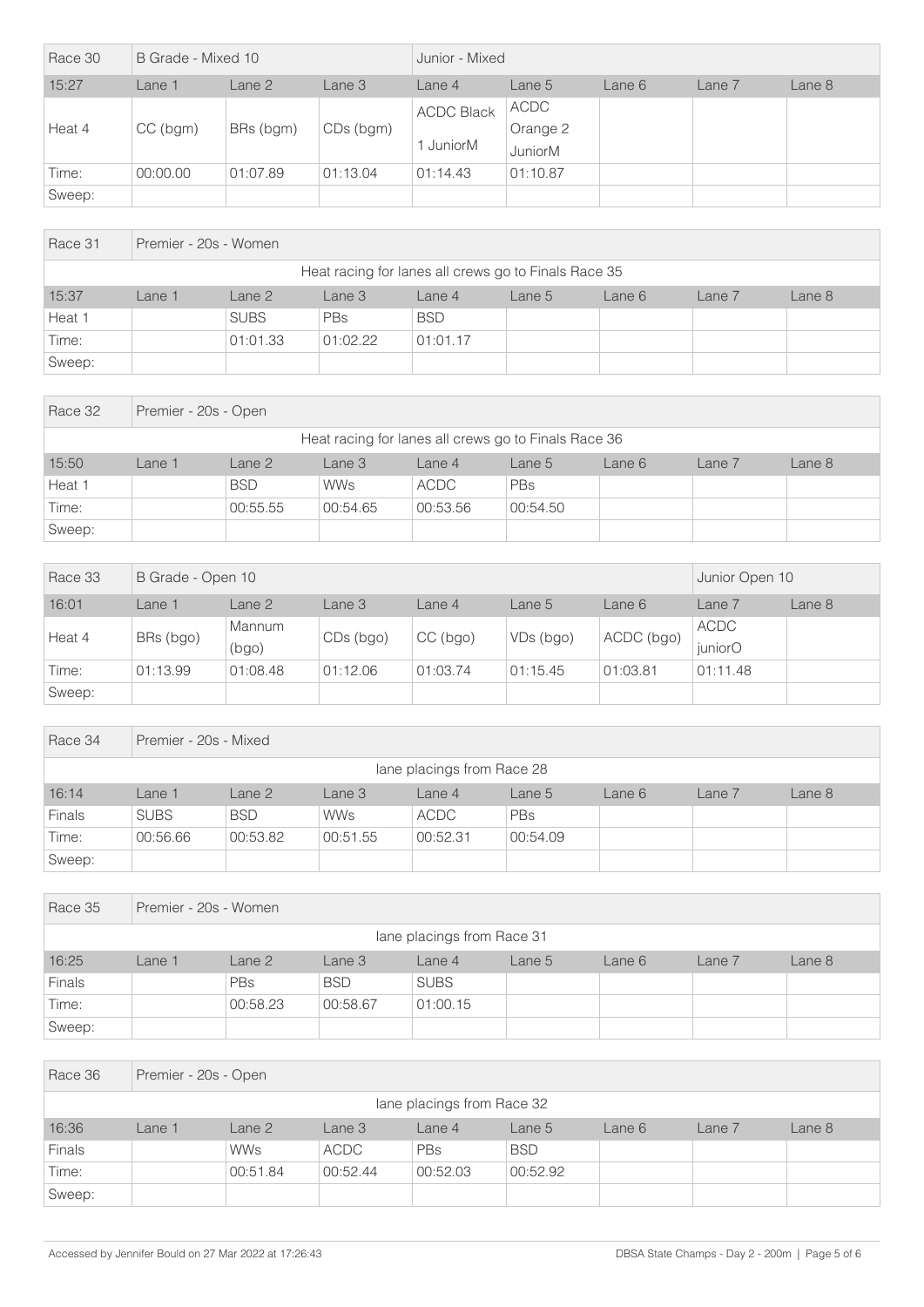| Race 37 | B Grade - Women 10 |            |           |           |           |           | Junior - Women 10 |        |
|---------|--------------------|------------|-----------|-----------|-----------|-----------|-------------------|--------|
| 16:40   | Lane 1             | Lane 2     | Lane 3    | Lane 4    | Lane 5    | Lane 6    | Lane 7            | Lane 8 |
| Heat 4  | ACDC (bgw)         | $CC$ (bgw) | VDs (bgw) | DAA (bgw) | CDs (bgw) | BSD (bgw) | <b>ACDC</b>       |        |
| Time:   | 01:07.50           | 01:11.66   | 01:15.13  | 01:14.60  | 01:17.57  | 01:13.67  | 01:10.53          |        |
| Sweep:  |                    |            |           |           |           |           |                   |        |

| Race 38       | Premier - Open 10 - 2000m |                       |            | Premier - Women 10 - 2000m |                       |                       |        |        |  |
|---------------|---------------------------|-----------------------|------------|----------------------------|-----------------------|-----------------------|--------|--------|--|
| 17:00         | Lane 1                    | Lane 2<br>Lane 3      |            | Lane 4                     | Lane 5                | Lane 6                | Lane 7 | Lane 8 |  |
| <b>Finals</b> | BSD (po2K)                | <b>ACDC</b><br>(po2K) | PBs (po2K) | WWs (pw2K)                 | <b>SUBS</b><br>(pw2K) | <b>SADA</b><br>(pw2K) |        |        |  |
| Time:         | 00:00.00                  | 11:37.35              | 11:23.09   | 12:43.62                   | 13:17.30              | 14:51.05              |        |        |  |
| Sweep:        |                           |                       |            |                            |                       |                       |        |        |  |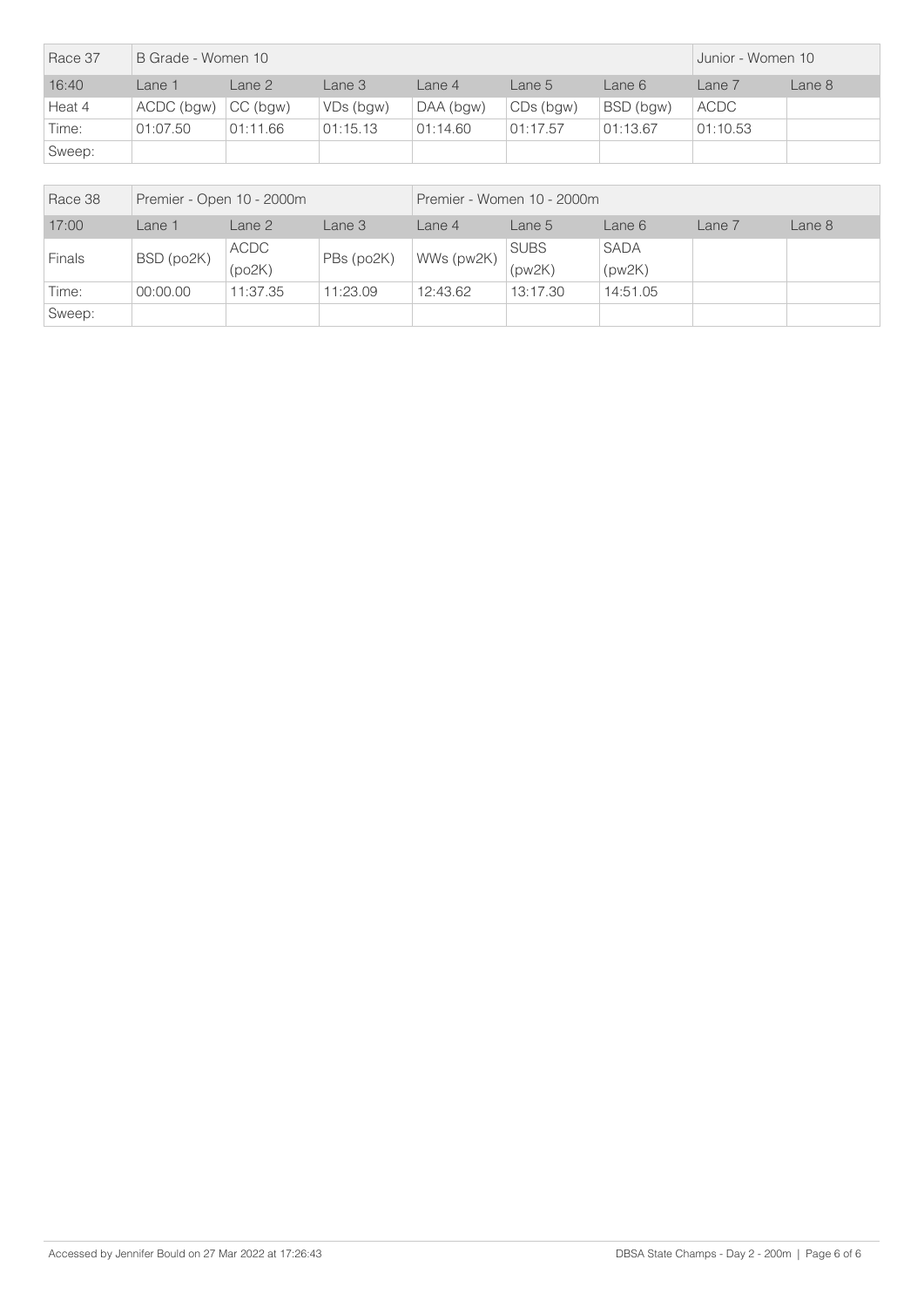## ADD TIMES RESULT SHEET

RACE DAY

| <b>EVENT</b>        | <b>TEAM</b>            | R <sub>1</sub>  | R <sub>2</sub>        | R <sub>3</sub> | R <sub>4</sub> | <b>TOTAL TIME</b> |     |
|---------------------|------------------------|-----------------|-----------------------|----------------|----------------|-------------------|-----|
|                     |                        |                 |                       |                |                |                   |     |
|                     | <b>ACDC Black</b>      | 01:08.49        | 01:14.91              | 01:10.77       | 01:14.43       | 04:48.60          |     |
| <b>Junior mixed</b> | <b>ACDC Orange 2</b>   | 01:11.36        | 01:14.50              | 01:11.49       | 01:10.87       | 04:48.22          |     |
| 10 <sub>s</sub>     |                        |                 |                       |                |                |                   |     |
|                     | <b>ACDC Black</b>      | 01:08.49        |                       | 01:10.77       | 01:14.43       | 03:33.69          | 1st |
|                     | <b>ACDC Orange 2</b>   | 01:11.36        |                       | 01:11.49       | 01:10.87       | 03:33.72          | 2nd |
| <b>EVENT</b>        | <b>TEAM</b>            | R <sub>1</sub>  | R <sub>2</sub>        | R <sub>3</sub> | R4             | <b>TOTAL TIME</b> |     |
|                     | <b>ACDC</b>            | 01:11.52        | 01:18.00              | 01:13.32       | 01:11.48       | 04:54.32          |     |
| Junior open         |                        |                 |                       |                |                |                   |     |
| 10 <sub>s</sub>     | <b>ACDC</b>            | 01:11.52        |                       | 01:13.32       | 01:11.48       | 03:36.32          | 1st |
|                     |                        |                 |                       |                |                |                   |     |
| <b>EVENT</b>        | <b>TEAM</b>            | R <sub>1</sub>  | R <sub>2</sub>        | R <sub>3</sub> | <b>R4</b>      | <b>TOTAL TIME</b> |     |
|                     | <b>ACDC</b>            |                 | 01:16.35              | 01:15.11       | 01:10.53       | 03:41.99          |     |
| <b>Junior</b>       |                        |                 |                       |                |                |                   |     |
| Women 10s           | <b>ACDC</b>            |                 | 01:16.35              | 01:15.11       | 01:10.53       | 03:41.99          | 1st |
|                     |                        |                 |                       |                |                |                   |     |
| <b>EVENT</b>        | <b>TEAM</b>            | $\overline{R1}$ | R <sub>2</sub>        | R <sub>3</sub> | R <sub>4</sub> | <b>TOTAL TIME</b> |     |
|                     | <b>SADA</b>            | 01:09.89        | 01:10.72              |                |                | 02:20.61          |     |
|                     | DAA 1                  | 01:16.42        | 01:18.78              |                |                | 02:35.20          |     |
| <b>BCS 10s</b>      |                        |                 |                       |                |                |                   |     |
|                     | <b>SADA</b>            | 01:09.89        | 01:10.72              |                |                | 02:20.61          | 1st |
|                     | DAA <sub>1</sub>       | 01:16.42        | 01:18.78              |                |                | 02:35.20          | 2nd |
|                     |                        |                 |                       |                |                |                   |     |
| <b>EVENT</b>        | <b>TEAM</b>            | R <sub>1</sub>  | $\overline{R2}$       | R <sub>3</sub> | R <sub>4</sub> | <b>TOTAL TIME</b> |     |
|                     | <b>DAA</b>             |                 | 01:17.34              | 01:16.60       | 01:14.60       | 03:48.54          |     |
|                     | <b>CD</b>              |                 | 01:22.60              | 01:18.00       | 01:17.57       | 03:58.17          |     |
|                     | <b>BSD</b>             |                 | 01:17.68              | 01:14.75       | 01:13.67       | 03:46.10          |     |
|                     | <b>ACDC</b>            |                 | 01:10.45              | 01:08.01       | 01:07.50       | 03:25.96          |     |
|                     | cc                     |                 | 01:13.81              | 01:11.05       | 01:11.66       | 03:36.52          |     |
| <b>B</b> grade      | VD                     |                 | 01:17.29              | 01:15.67       | 01:15.13       | 03:48.09          |     |
| women 10s           |                        |                 |                       |                |                |                   |     |
|                     | <b>ACDC</b>            |                 | $\overline{0}1:10.45$ | 01:08.01       | 01:07.50       | 03:25.96          | 1st |
|                     | $\overline{\text{cc}}$ |                 | 01:13.81              | 01:11.05       | 01:11.66       | 03:36.52          | 2nd |
|                     | <b>BSD</b>             |                 | 01:17.68              | 01:14.75       | 01:13.67       | 03:46.10          | 3rd |